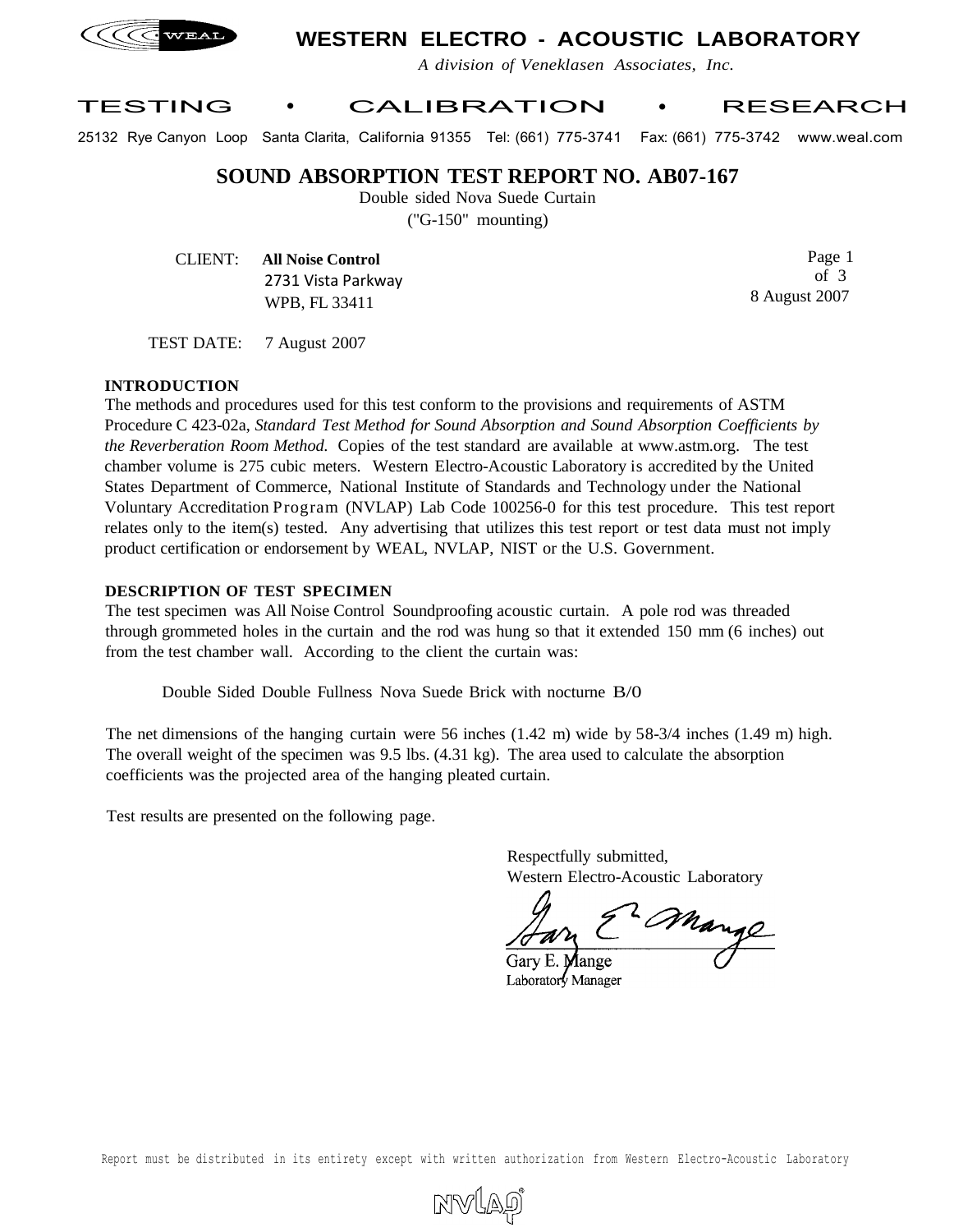## **SOUND ABSORPTION TEST REPORT NO. AB07-167**

TEST DATE: 7 August 2007

Page 2 of **3**  8 August 2007

Mounting per ASTM E 795-00: Type G-125

Area tested:  $22.17 \text{ ft}^2 (2.06 \text{ m}^2)$ 

Temperature:  $78.1^{\circ}$  F Humidity: 51%

### **TEST RESULTS**

| Frequency<br>in Hz | Absorption<br>Sabins<br>in | Absorption<br>Coefficients |
|--------------------|----------------------------|----------------------------|
| 100                | 3.3                        | 0.14                       |
| 125                | $0.0$                      | 0.00                       |
| 160                | 2.3                        | 0.10                       |
| 200                | 4.2                        | 0.19                       |
| 250                | 8.1                        | 0.35                       |
| 315                | 10.2                       | 0.45                       |
| 400                | 12.0                       | 0.53                       |
| 500                | 12.2                       | 0.53                       |
| 630                | 12.3                       | 0.54                       |
| 800                | 14.2                       | 0.62                       |
| 1000               | 14.8                       | 0.65                       |
| 1250               | 15.7                       | 0.69                       |
| 1600               | 15.4                       | 0.68                       |
| 2000               | 17.6                       | 0.77                       |
| 2500               | 18.0                       | 0.79                       |
| 3150               | 17.3                       | 0.76                       |
| 4000               | 15.7                       | 0.69                       |
| 5000               | 15.7                       | 0.69                       |

**1/3 Octave Band Absorption Data** 

**NRC 0.60 SAA 0.57** 

Report must be distributed in its entirety except with written authorization from Western Electro-Acoustic Laboratory